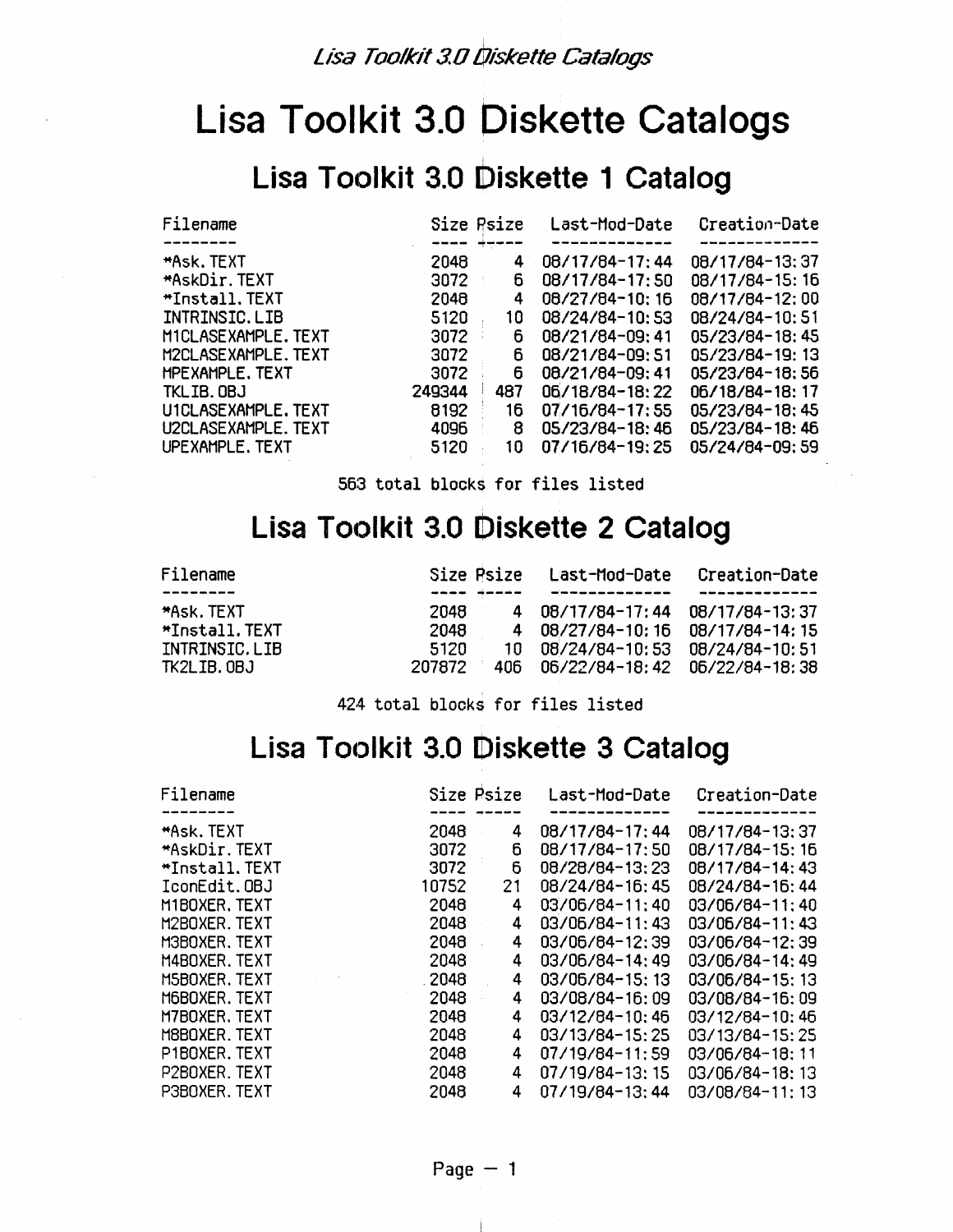$\bar{\lambda}$ 

 $\bar{\Delta}$ 

| P4BOXER. TEXT        | 2048  | 4                       | 07/19/84-13:44  | 03/08/84-11:13 |
|----------------------|-------|-------------------------|-----------------|----------------|
| P5B0XER. TEXT        | 2048  | 4                       | 07/19/84-13:45  | 03/19/84-13:08 |
| P6BOXER. TEXT        | 2048  | 4                       | 07/19/84-14:03  | 03/08/84-19:33 |
| P7BOXER. TEXT        | 2048  | 4                       | 07/20/84-11:50  | 03/12/84-10:49 |
| P8BOXER, TEXT        | 2048  | 4                       | 07/20/84-11:58  | 03/19/84-13:14 |
| TK/ALERT. OBJ        | 18432 | 36                      | 05/15/84-15:42  | 05/15/84-15:41 |
| TK/COMP. TEXT        | 2048  | 4                       | 08/13/84-18:22  | 03/17/84-16:37 |
| TK/MAKE. TEXT        | 10240 | 20                      | 08/29/84-18:25  | 04/30/84-18:07 |
| TK/NullChange. OBJ   | 2048  | 4                       | 08/13/84-18:03  | 08/13/84-18:03 |
| <b>TK/PABC. TEXT</b> | 11264 | 22                      | 08/14/84-13:59  | 05/01/84-10:33 |
| TK/UNITCHANGED. TEXT | 3072  | 6                       | 06/19/84-19:17  | 06/19/84-11:19 |
| TK/WorkDir.0BJ       | 1024  | $\overline{2}$          | 08/13/84-18:08  | 08/13/84-18:08 |
| TK/XRead. TEXT       | 2048  | $\overline{\mathbf{4}}$ | 08/13/84-18:15  | 06/19/84-13:58 |
| ulboxer.text         | 3072  | 6                       | 08/15/84-18:17  | 03/06/84-17:37 |
| U1BOXER2. TEXT       | 4096  | 8                       | 08/15/84-18:23  | 03/06/84-17:44 |
| u2boxer.text         | 3072  | 6                       | 08/15/84-19:06  | 03/06/84-16:40 |
| U2BOXER2. TEXT       | 6144  | 12                      | 08/15/84-19:06  | 03/07/84-15:05 |
| u3boxer.text         | 4096  | 8                       | 08/15/84-19:14  | 03/08/84-12:05 |
| U3BOXER2. TEXT       | 9216  | 18                      | 08/15/84-19:23  | 03/08/84-12:22 |
| u4boxer.text         | 4096  | 8                       | 08/16/84-15:19  | 03/08/84-14:01 |
| U4BOXER2. TEXT       | 10240 | 20                      | 08/16/84-15:26  | 03/08/84-14:12 |
| u5boxer.text         | 5120  | 10                      | 08/16/84-18:31  | 03/08/84-17:14 |
| U5BOXER2. TEXT       | 12288 | 24                      | 08/16/84-18:14  | 05/15/84-17:42 |
| u6boxer.text         | 6144  | 12                      | 08/20/84-15:03  | 03/12/84-11:25 |
| U6BOXER2. TEXT       | 19456 | 38                      | 08/20/84-15:19  | 05/15/84-17:41 |
| u7boxer.text         | 7168  | 14                      | 08/20/84-15:42  | 03/19/84-13:22 |
| U7BOXER2. TEXT       | 21504 | 42                      | 08/20/84-17:36  | 05/15/84-17:41 |
| U8BOXER. TEXT        | 10240 | 20                      | 08/20/84-17:50  | 03/19/84-13:22 |
| U8BOXER2. TEXT       | 32768 | 64                      | 08/21/84-09: 07 | 07/14/84-21:45 |
| X1BOXER, TEXT        | 2048  | 4                       | 07/05/84-16:45  | 06/25/84-12:01 |
| X2BOXER. TEXT        | 2048  | 4                       | 07/06/84-15:02  | 06/25/84-12:01 |
| X3BOXER. TEXT        | 2048  | 4                       | 07/19/84-13:23  | 06/25/84-12:01 |
| X4BOXER. TEXT        | 2048  | 4                       | 07/10/84-11:04  | 06/25/84-12:01 |
| X5B0XER. TEXT        | 2048  | 4                       | 07/10/84-11:31  | 06/25/84-12:01 |
| X6BOXER, TEXT        | 2048  | 4                       | 07/19/84-14:06  | 06/25/84-12:01 |
| X7B0XER. TEXT        | 2048  | 4                       | 07/20/84-11:51  | 06/25/84-12:01 |
| X8BOXER. TEXT        | 2048  | 4                       | 07/13/84-11:21  | 06/25/84-12:01 |

541 total block\$ for files listed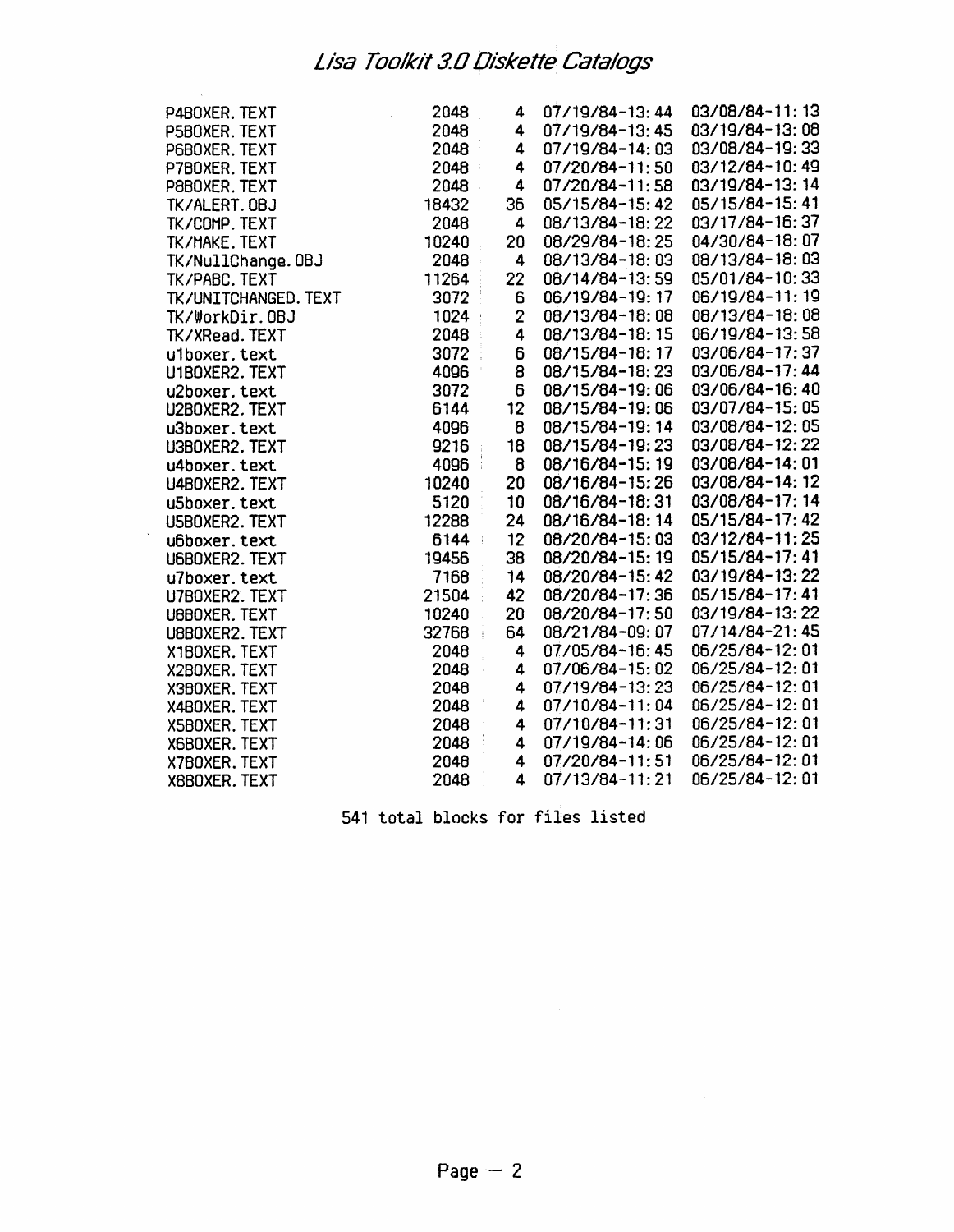## **Lisa Toolkit 3.0 Diskette 4 Catalog**

| Filename                |       | Size Psize     | Last-Mod-Date  | Creation-Date  |
|-------------------------|-------|----------------|----------------|----------------|
| *Ask. TEXT              | 2048  | 4              | 08/17/84-17:44 | 08/17/84-13:37 |
| *AskDir.TEXT            | 3072  | 6              | 08/17/84-17:50 | 08/17/84-15:16 |
| *Install. TEXT          | 2048  | 4              | 08/27/84-10:15 | 08/17/84-17:08 |
| *Other Files. TEXT      | 2048  | 4              | 08/30/84-09:55 | 08/30/84-09:55 |
| MBOXER. TEXT            | 2048  | 4              | 08/14/84-11:52 | 02/15/84-10:55 |
| MCB2SAMPLE. TEXT        | 2048  | 4              | 08/14/84-13:22 | 04/20/84-13:40 |
| MCLOCK. TEXT            | 2048  | 4              | 08/14/84-17:36 | 03/13/84-11:23 |
| MKEYBOARD, TEXT         | 2048  | 4              | 08/13/84-14:03 | 02/14/84-17:25 |
| MREADER. TEXT           | 2048  | 4              | 07/25/84-10:34 | 03/28/84-15:19 |
| PBOXER, TEXT            | 3072  | 6              | 08/13/84-10:59 | 12/16/83-18:47 |
| PCB2SAMPLE. TEXT        | 2048  | 4              | 08/14/84-13:59 | 04/11/84-16:48 |
| PCLOCK. TEXT            | 2048  | 4              | 08/07/84-13:46 | 04/06/84-09:38 |
| PKEYBOARD. TEXT         | 2048  | 4              | 07/25/84-17:32 | 02/15/84-14:40 |
| PREADER. TEXT           | 3072  | $\overline{6}$ | 08/01/84-13:18 | 04/06/84-09:38 |
| <b>UBOXER. TEXT</b>     | 12288 | 24             | 08/23/84-13:33 | 01/15/84-14:25 |
| UBOXER2. TEXT           | 56320 | 110            | 08/23/84-13:56 | 01/17/84-11:51 |
| UCB2SAMPLE. TEXT        | 10240 | 20             | 07/05/84-17:32 | 03/26/84-18:33 |
| UCB2SAMPLE2. TEXT       | 29696 | 58             | 08/14/84-13:57 | 04/20/84-13:41 |
| UCLOCK. TEXT            | 4096  | 8              | 08/14/84-17:36 | 03/14/84-09:26 |
| UCLOCK2. TEXT           | 22528 | 44             | 08/23/84-14:48 | 03/14/84-11:07 |
| UICONREF. TEXT          | 4096  | 8              | 08/13/84-13:16 | 04/06/84-09:34 |
| UICONREF2. TEXT         | 8192  | 16             | 04/16/84-15:13 | 04/16/84-15:13 |
| UKEYBOARD. TEXT         | 5120  | 10             | 08/23/84-14:51 | 01/16/84-15:10 |
| UKEYBOARD2. TEXT        | 16384 | 32             | 08/23/84-14:51 | 01/16/84-18:26 |
| UPALETTE. TEXT          | 10240 | 20             | 08/23/84-14:53 | 01/15/84-15:07 |
| UREADER, TEXT           | 8192  | 16             | 08/23/84-14:55 | 05/07/84-10:55 |
| UREADER2, TEXT          | 29696 | 58             | 08/10/84-14:04 | 05/10/84-18:37 |
| UTIMER. TEXT            | 3072  | 6              | 08/14/84-17:21 | 02/22/84-16:42 |
| XBOXER, TEXT            | 2048  | 4              | 08/14/84-11:52 | 07/26/84-13:22 |
| <b>XCB2SAMPLE. TEXT</b> | 2048  | 4              | 08/14/84-11:04 | 06/25/84-12:01 |
| <b>XCLOCK. TEXT</b>     | 2048  | 4              | 08/01/84-15:06 | 06/25/84-12:01 |
| <b>XKEYBOARD. TEXT</b>  | 2048  | 4              | 08/14/84-11:29 | 07/25/84-11:37 |
| <b>XREADER, TEXT</b>    | 2048  | 4              | 08/14/84-11:03 | 07/24/84-20:54 |

512 total blocks for files listed

 $\sim 10$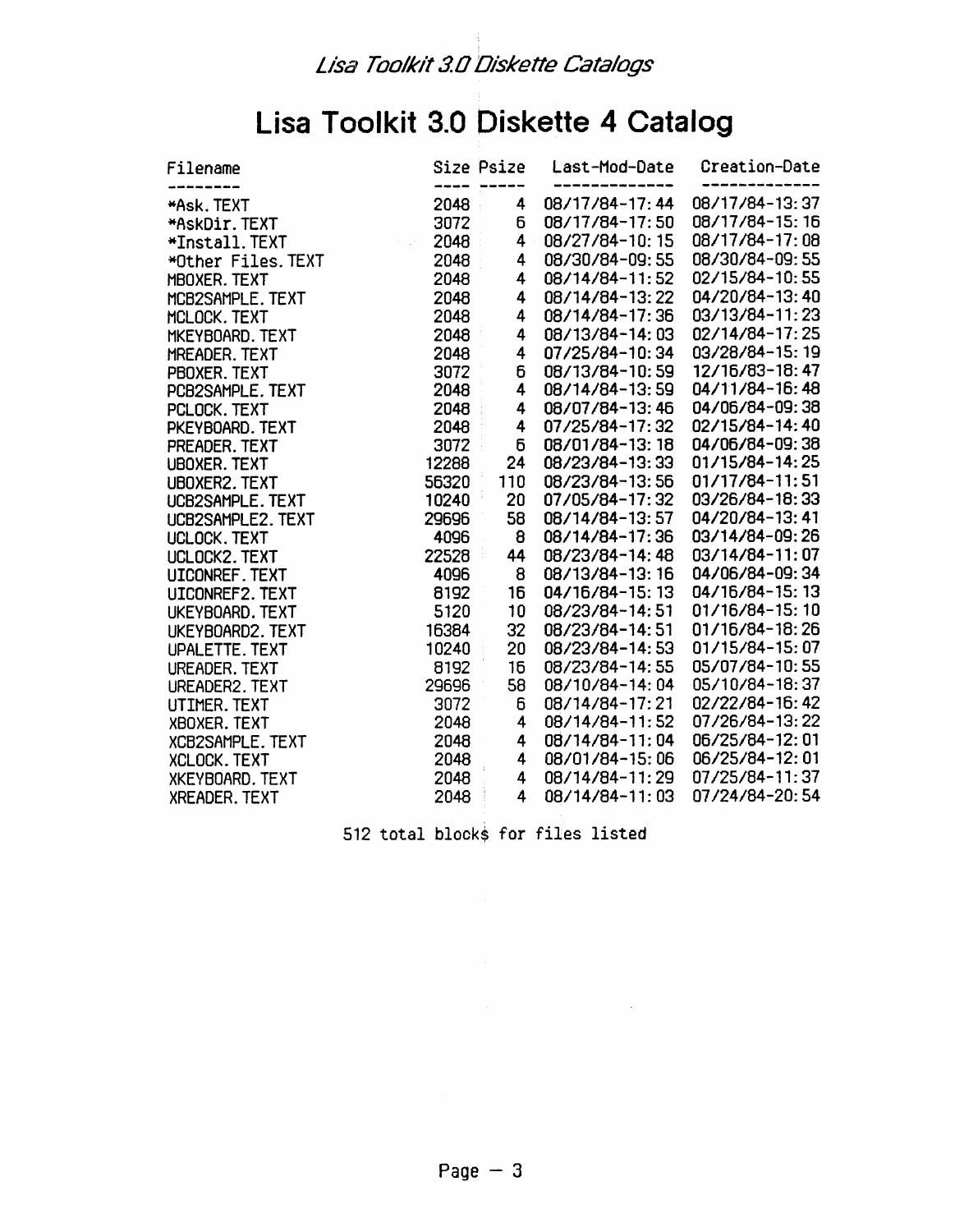### **Lisa Toolkit 3.0 Diskette 5 Catalog**

| Filename                |          | Size Psize | Last-Mod-Date  | Creation-Date  |
|-------------------------|----------|------------|----------------|----------------|
|                         |          |            |                |                |
| *Ask. TEXT              | 2048     | 4          | 08/17/84-17:44 | 08/17/84-13:37 |
| *AskDir.TEXT            | 3072     | 6          | 08/17/84-17:50 | 08/17/84-15:16 |
| *Install.TEXT           | 2048     | 4          | 08/27/84-10:15 | 08/17/84-17:08 |
| *Other Files.TEXT       | 2048     | 4          | 08/30/84-10:09 | 08/30/84-10:08 |
| MRECIPES TFXT           | 2048     | 4          | 08/16/84-11:10 | 05/03/84-14:00 |
| MSAMDIALOG. TEXT        | 2048     | 4          | 07/24/84-20:53 | 03/28/84-15:19 |
| MSAMPLE, TEXT           | 2048     | 4          | 04/24/84-16:22 | 04/24/84-16:22 |
| MTWOTEXT. TEXT          | 2048     | 4          | 08/15/84-11:12 | 04/03/84-10:58 |
| PRECIPES. TEXT          | 3072     | 6          | 07/26/84-16:54 | 06/19/84-16:35 |
| PSAMDIALOG. TEXT        | 2048     | 4          | 07/24/84-20:53 | 04/05/84-16:04 |
| PSAMPLE. TEXT           | 2048     | 4          | 08/14/84-11:16 | 04/25/84-08:38 |
| PTWOTEXT. TEXT          | $3072 -$ | 6          | 08/14/84-15:14 | 05/11/84-10:35 |
| UFIXUTEXT.OBJ           | 5632     | 11         | 08/15/84-13:12 | 08/15/84-13:12 |
| URECIPES. TEXT          | 17408    | 34         | 08/23/84-14:58 | 06/20/84-16:39 |
| URECIPES2. TEXT         | 72704    | 142        | 08/23/84-14:58 | 06/20/84-17:02 |
| USAMDIALOG. TEXT        | 6144     | $12 \,$    | 08/23/84-17:59 | 04/05/84-00:22 |
| USAMDIALOG2. TEXT       | 22528    | 44         | 08/23/84-17:58 | 05/08/84-08:54 |
| USAMPLE, TEXT           | 4096     | 8          | 08/23/84-18:01 | 04/25/84-08:38 |
| USAMPLE2. TEXT          | 11264    | 22         | 08/23/84-18:01 | 04/25/84-08:38 |
| UTWOTEXT. TEXT          | 4096     | 8          | 08/23/84-18:03 | 03/14/84-10:51 |
| UTWOTEXT2. TEXT         | 14336    | 28         | 04/16/84-11:32 | 04/16/84-11:32 |
| XRECIPES. TEXT          | 2048     | 4          | 08/16/84-11:10 | 06/19/84-14:49 |
| <b>XSAMDIALOG. TEXT</b> | 2048     | 4          | 08/14/84-14:50 | 07/24/84-20:54 |
| <b>XSAMPLE. TEXT</b>    | 2048     | 4          | 08/14/84-11:02 | 08/13/84-19:37 |
| XTWOTEXT. TEXT          | 2048     | 4          | 08/16/84-09:26 | 06/25/84-12:01 |

379 total blocks for files listed

## **Lisa Toolkit 3.0 Source Diskette 1 Catalog**

| Filename             | Size Psize |      | Last-Mod-Date  | Creation-Date  |
|----------------------|------------|------|----------------|----------------|
|                      |            |      |                |                |
| libpl/CLASLIB.TEXT   | 12288      | 24   | 02/06/84-11:01 | 02/06/84-11:01 |
| libpl/UCLASCAL. TEXT | 45056      | 88   | 08/29/84-14:49 | 04/02/84-16:44 |
| libtk/UABC.TEXT      | 69632      | 136. | 08/29/84-15:08 | 04/26/84-12:02 |
| libtk/UABC2.TEXT     | 93184      | 182. | 08/17/84-11:25 | 05/18/84-19:28 |
| libtk/UABC3. TEXT    | 66560      | 130  | 08/17/84-11:27 | 05/07/84-17:57 |
| LIBTK/UABC4. TEXT    | 61440      | 12N. | 08/17/84-11:29 | 05/07/84-18:04 |

680 total blocks for files listed

-11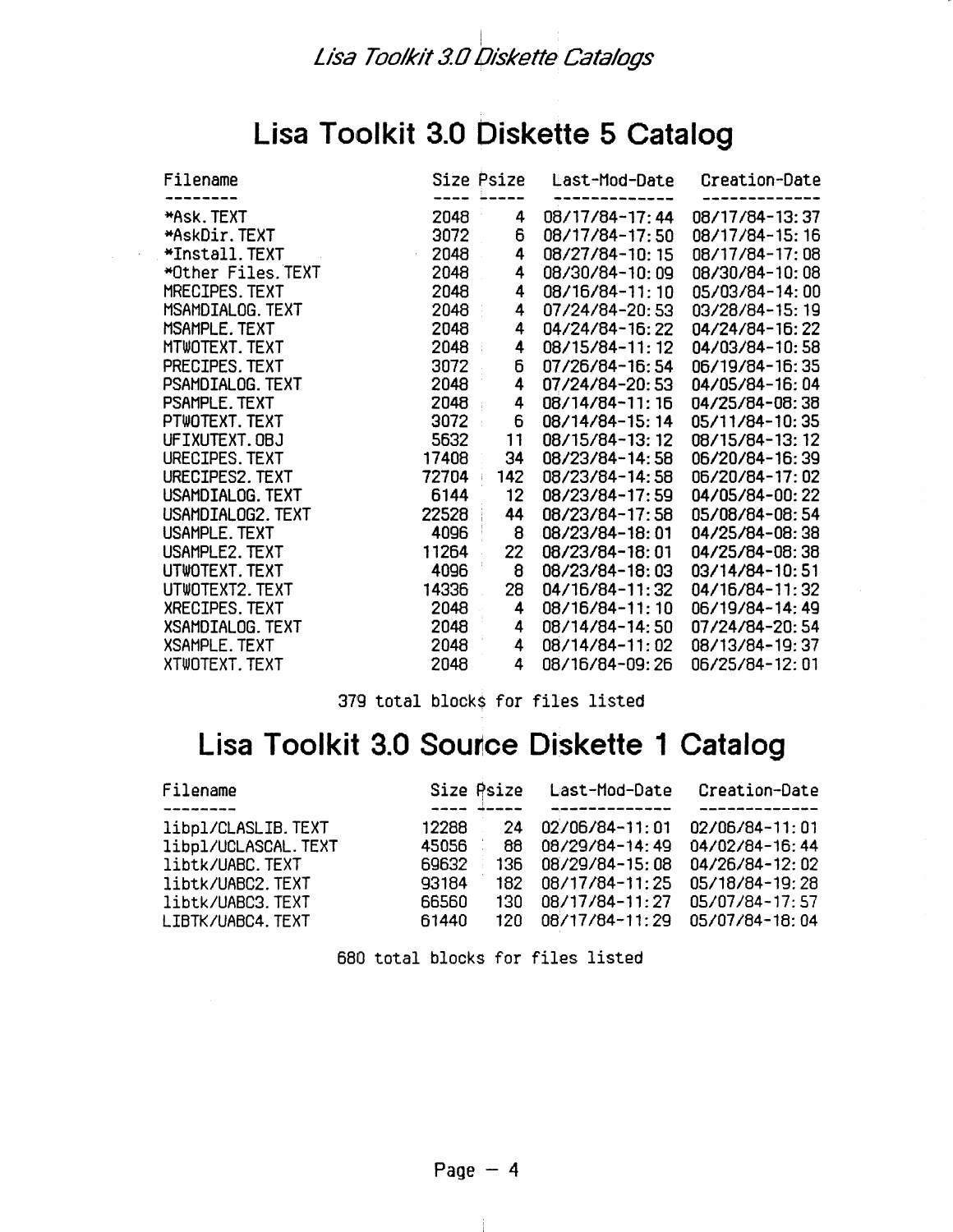### **Lisa Toolkit 3.0 Source Diskette 2 Catalog**

| Filename            | Size Psize    | Last-Mod-Date  | Creation-Date  |
|---------------------|---------------|----------------|----------------|
|                     |               |                |                |
| LIBTK/UABC5. TEXT   | 95232<br>186  | 08/17/84-11:32 | 05/07/84-18:03 |
| libtk/UDIALOG.TEXT  | 44032<br>86   | 08/17/84-15:20 | 04/26/84-13:23 |
| libtk/UDIALOG2.TEXT | 78848<br>154  | 08/17/84-15:29 | 04/25/84-16:28 |
| libtk/UDIAL0G3.TEXT | 61440<br>12N. | 08/17/84-15:23 | 04/25/84-18:01 |
| libtk/UDIAL0G4.TEXT | 37888<br>74   | 04/25/84-18:58 | 04/25/84-18:58 |
| libtk/UDRAW.TEXT    | 22528<br>44   | 08/29/84-15:06 | 05/01/84-15:07 |

664 total blocks for files listed

### **Lisa Toolkit 3.0 Source Diskette 3 Catalog**

| Filename                     | Size Psize | Last-Mod-Date  | Creation-Date  |
|------------------------------|------------|----------------|----------------|
|                              |            |                |                |
| libtk/Udraw2.TEXT<br>54272   | 106.       | 08/16/84-19:13 | 05/07/84-18:02 |
| 43008<br>LIBTK/UOBJECT. TEXT | R4         | 08/29/84-14:57 | 05/16/84-08:57 |
| 55296<br>libtk/U0BJECT2.TEXT | 108.       | 08/17/84-14:01 | 05/01/84-15:50 |
| libtk/U0BJECT3.TEXT<br>70656 | 138.       | 08/17/84-14:03 | 04/30/84-13:17 |
| libtk/U0BJECT4.TEXT<br>76800 | 150        | 08/17/84-14:07 | 04/30/84-14:26 |
| 33792<br>libtk/utext.text    | 66.        | 08/17/84-15:53 | 04/26/84-13:03 |

652 total blocks for files listed